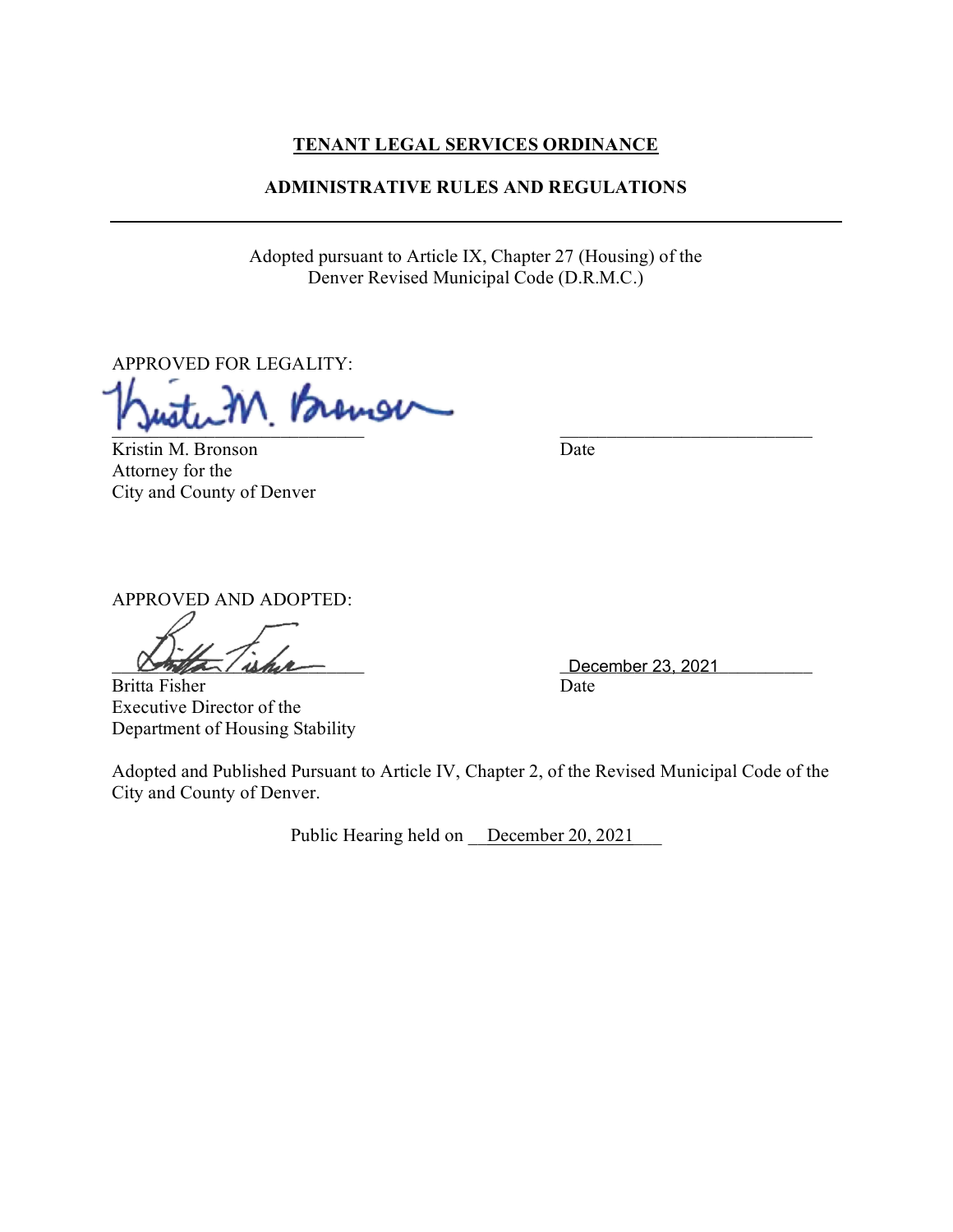# Table of Contents

## I. **Purpose, Definitions, and Authority**

A. Purpose

The purpose of these rules and regulations are to implement and administer Article IX, Chapter 27 (Housing) of the Denver Revised Municipal Code.

## B. Definitions

"Covered Individual" means an individual seeking access to legal services who occupies for remuneration a building or structure or dwelling unit as set forth in the Denver Zoning Code, including those owned, operated, or managed by the Denver Housing Authority, and whose income is equal to or less than 80% of the area median income as defined in 27-103, D.R.M.C.

"Covered Proceeding" means any judicial or administrative proceeding related to a covered individual who is facing eviction or civil claim for monetary damages for nonpayment of rent, including any proceeding deemed by a Designated Organization as the functional equivalent of such a proceeding, and any related appeals, or any action by a governmental assistance-providing agency terminating a subsidy or otherwise adversely affecting a tenant's rights, duties, welfare, or status.

"Designated Organization" means any entity that has the capacity to provide legal representation to Covered Individuals in Covered Proceedings.

"Director" means the Executive Director of HOST.

"HOST" means the Department of Housing Stability.

"Full Legal Representation" means ongoing legal representation provided by a Designated Organization to a Covered Individual and all legal advice, advocacy, mediation, negotiations, and assistance associated with a Covered Proceeding.

"Other Affordable Housing Provider" means an entity that runs or otherwise administers a housing choice voucher program or similar program that provides tenant-based rental subsidies to income-qualified households.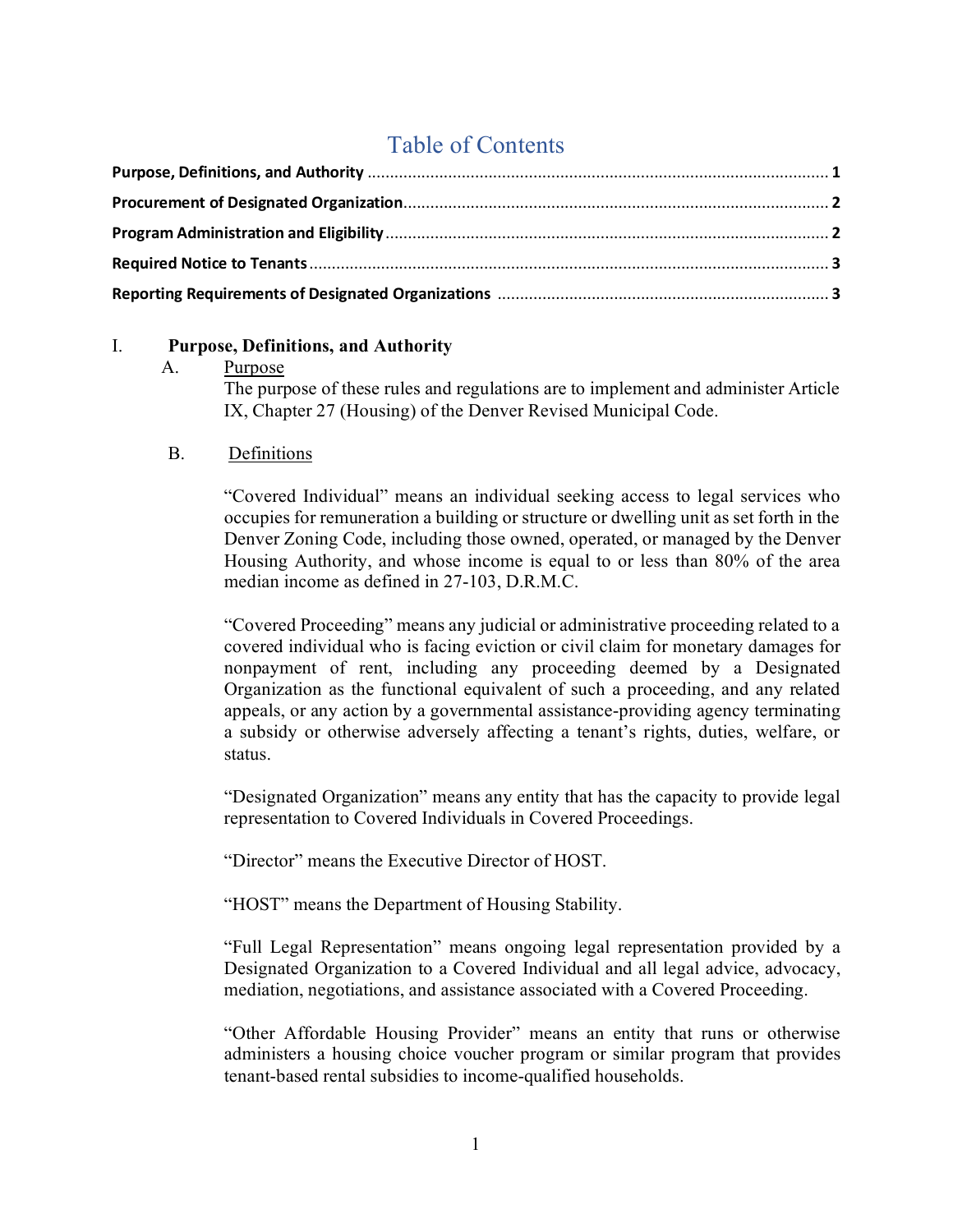## C. Authority

Pursuant to the D.R.M.C. § 27-196, the Director may adopt such reasonable rules and regulations as may be necessary for the administration and implementation of the provisions of Article IX, Chapter 27.

#### II. **Procurement of Designated Organizations**

HOST shall oversee the procurement of Designated Organizations that will provide Full Legal Representation to Covered Individuals in Covered Proceedings. The City Attorney's Office must assist HOST in the development of the procurement documents and evaluation of respondents.

To ensure the competitive selection of Designated Organizations, HOST will comply with the procurement provisions set forth in Memorandum No. 8B attached to and incorporated into Executive Order 8.

A Designated Organization must have sufficient legal professionals, either on staff or through volunteers, with landlord-tenant experience, to provide Full Legal Representation to Covered Individuals in Covered Proceedings.

HOST will regularly monitor the caseloads of Designated Organizations to evaluate whether Covered Individuals have sufficient access to Full Legal Representation. If demand for Full Legal Representation is greater than what Designated Organizations with a contract with the City have the ability to provide, HOST will attempt to procure additional Designated Organizations, as resources allow.

All contracts with Designated Organizations shall be subject to appropriation.

# III. **Program Administration and Eligibility**

# A. **Administration of the Program**

HOST will designate a primary point of contact to administer and oversee the program. The name of the primary point of contact will be published on the HOST website. This person will be responsible for responding to questions from the public and will be the primary contact for Designated Organizations. If individuals contact someone with HOST other than the primary point of contract with questions regarding the program, those individuals will be referred to the primary point of contact.

The primary point of contact may not answer legal questions but will provide individuals with a full list of Designated Organizations and their contact information.

#### B. **Covered Individuals**

Subject to appropriation, Covered Individuals may receive Full Legal Representation from a Designated Organization in a Covered Proceeding.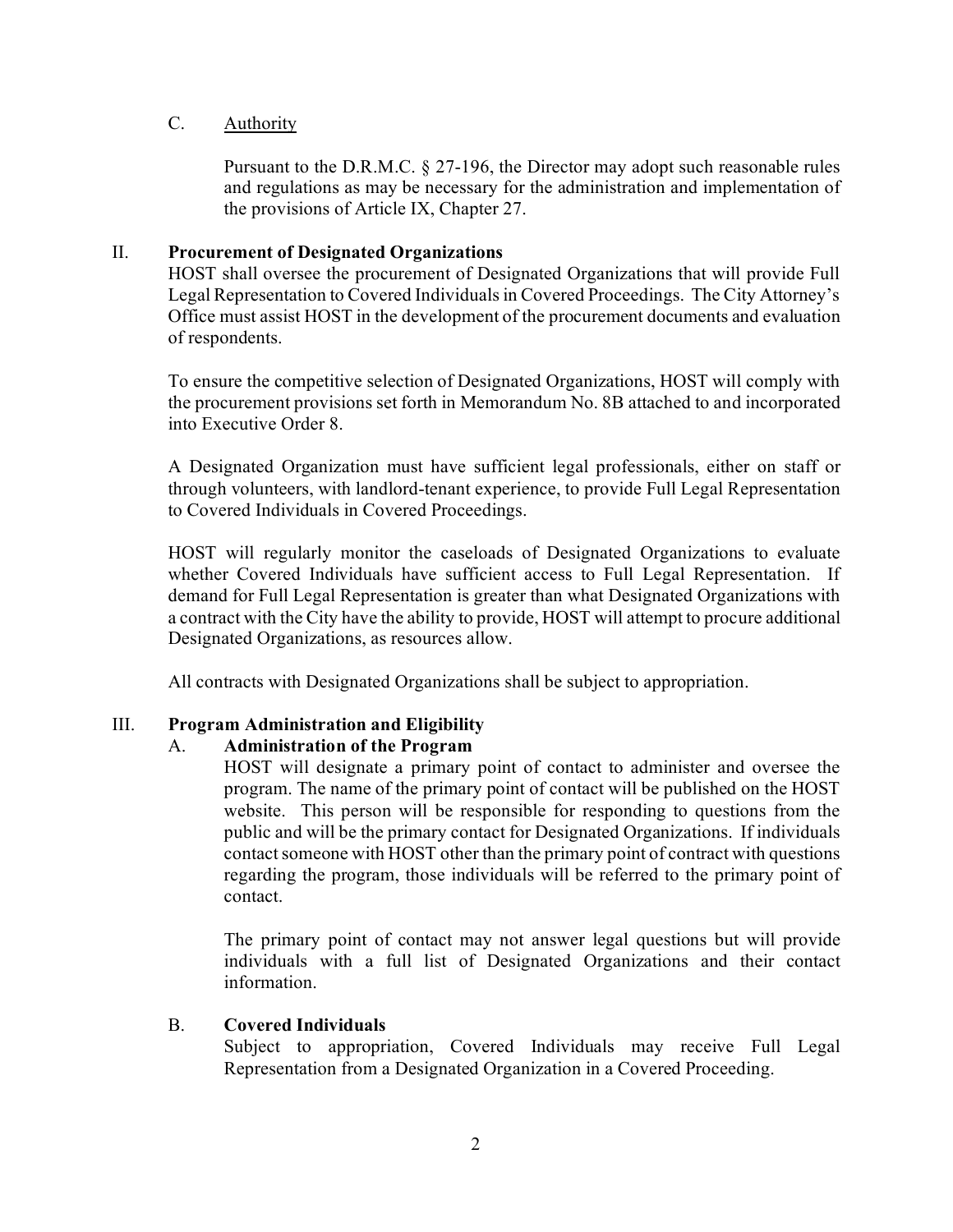HOST will work with Designated Organizations to determine how individuals with the lowest median income can be granted priority for Full Legal Representation given the ethical obligations of attorneys providing legal services and the structure of the Designated Organization.

## C. **Publication of Designated Organizations**

To best ensure that Covered Individuals have access to Full Legal Representation, HOST will post the program eligibility and contact information of Designated Organizations on the Department of Housing Stability webpage.

## VI. **Required Disclosures to Tenants**

Pursuant to D.R.M.C. § 27-201(a), the City is required to approve or provide a form of written notice of tenants' rights and resources. HOST construes the obligations of a landlord or any agent working on behalf of a property owner set forth in D.R.M.C. § 27- 215(a) and (b) to impose the same obligations as set forth in D.R.M.C.  $\S 27-201$ (a) on an owner or operator of a residential rental facility. The enforcement and penalties for violating D.R.M.C. § 27-201(a) are set forth and controlled by D.R.M.C. § 27-201(b).

Upon the earlier of January 1, 2022 or the time at which the written notice of tenants' rights and resources is approved or provided by the City, an owner or operator of a residential rental property must provide the written notice of tenants' rights and resources to individuals at the time when (i) a lease is executed; and (ii) any rent demand pursuant to C.R.S. § 13-40-104 is served on a tenant. Additionally, when the Housing Authority for the City and County of Denver, Colorado or any Other Affordable Housing Provider sends notice that a tenant's rental subsidy or tenancy will be terminated, the tenant must also be provided with the written notice of tenants' rights and resources.

A tenant who does not receive the notice of tenants' rights and resources at the required time may contact HOST's primary point of contact that administers the tenant legal services program. The primary point of contact shall refer the tenant to the appropriate enforcement authority.

The written notice of tenants' rights and resources must contain information concerning minimum housing standards required under Article II of Chapter 27 of the D.R.M.C.; resources and information on how to make a complaint related to minimum housing standards; a statement regarding tenants' legal rights when receiving a notice to vacate their premises, to utilize or seek legal representation, or in any court proceeding related to their rental housing; and how to locate rental assistance and legal services providers.

HOST will, to the extent feasible, require that information regarding Designated Organizations be included in the written notice of tenants' rights and resources.

#### V. **Reporting Requirements of Designated Organizations**

Reporting requirements of Designated Organizations shall be established in the contractual agreement between the City and the Designated Organization.